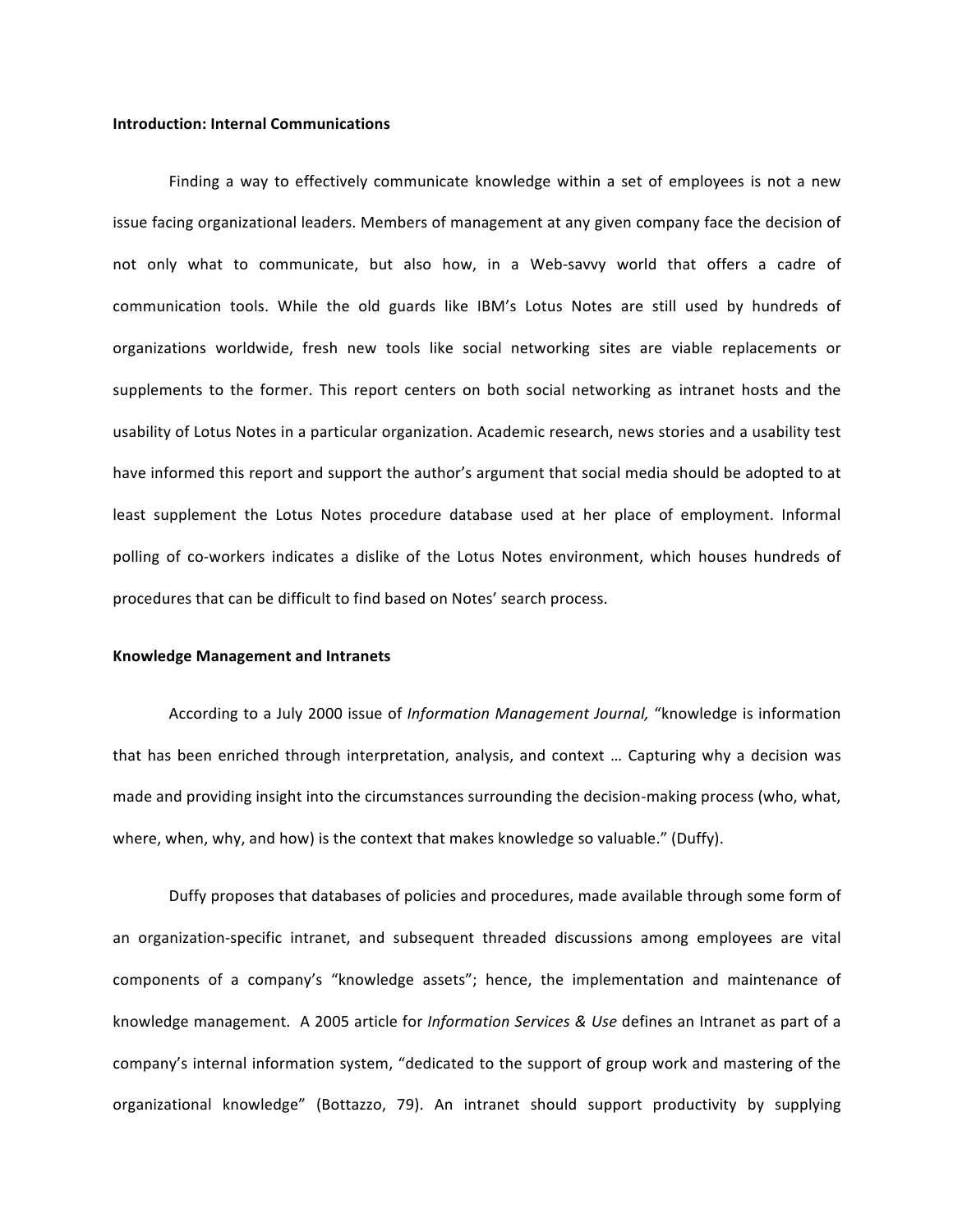information arranged in an easily-accessible manner. (Please see Appendices 1 and 2 for components and benefits of well-planned intranets.)

According to experts in the field of internal communications and knowledge management, some companies are turning to three methods in particular of social networking: Web logs (blogs), Really Simple Syndication (RSS) Feeds and wikis. These tools serve as employee intranets, workspaces and forums for interpersonal communication, and are often free or low-cost. However, companies still face the question companies faced at the dawn of the World Wide Web's widespread accessibility: Do they choose a Web-based solution to communicate internally?

# **What organizations are using: Web-based Groupware and IBM's Lotus Notes**

Many Web users already use some form of the three tools, making adoption of intranets developed on these platforms simple among employees who may already be familiar with blogs, wikis or RSS Feeds. However, Lotus Notes has been widely used to house company intranets globally for about two decades, and experts say this groupware still holds a lion's share of the market. Because competitors such as Microsoft Outlook have not been able to overcome the popularity of IBM's product, companies worldwide continue to use Lotus Notes despite its shortcomings: difficulty interfacing with the Internet, problems with replication, and the tendency for Notes to "creak" when used by more than 50 users are among common complaints, as is the lack of a rich set of scripting languages available on Web-based applications (Ginsburg and Dubilla, 5). When Ginsburg and Dubilla wrote their article in 1997, they acknowledged that Lotus Notes would inevitably suffer as more Web-based intranet solutions became available (23).

Lotus Notes offers replication as a way to track changes made to documents in its database (Hawkins, 1). However, as Ginsburg and Dubilla pointed out in their study of Lotus Notes versus Web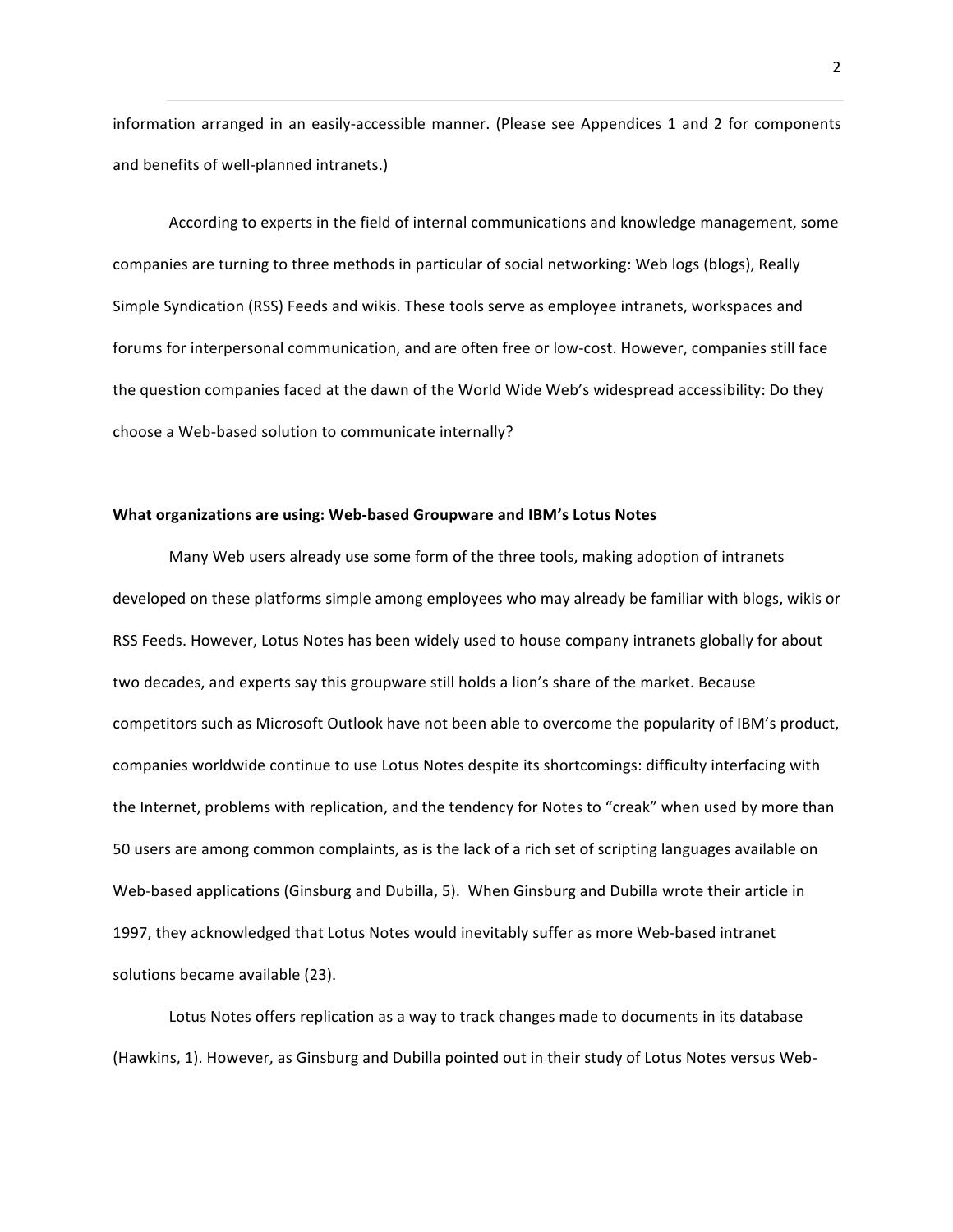based groupware, the replication process is flawed; the edit-tracking available in current groupware options such as wikis far outshines Lotus Notes' replication process.

In his 1995 article, Hawkins lauded Notes' searchable database, which permits users to search for information by subject, date or publisher (3). However, once key words are entered, the database is not intuitive enough to produce the most appropriate document. As documented in a Notes usability test (Appendix C) performed at NCIC, a user may be bombarded by dozens of documents about topics unrelated to their search because the database searched for any document containing the entered keywords – often, the user is forced to scroll down the results list to find the document he or she needs.

This unintuitive nature of Lotus Notes is at the core of an article in the British newspaper *The Guardian*, which observes that much of the application's fan base is composed of administrators, not user. The article notes:

"Where Notes does win praise is from those who administer it, who say it is secure, stable and flexible ... However, most people aren't administrators, and while Notes' back-end functions have advanced, its user interface has continued in a parallel universe where Windows never happened" (Arthur).

#### **Blogs, RSS Feeds and Wikis**

According to knowledge management expert John Fleenor, blogs, RSS Feeds and wikis are part of what he calls the "new Internet." These three Web-based tools can serve as effective platforms for knowledge sharing in organizations, as well as storing information on effective employee practices and allowing employees to collaborate with others. In an article for *Leadership in Action*, he acknowledges these tools are impacting the way organizations do business and also impacting leadership in these organizations (Fleenor, 14).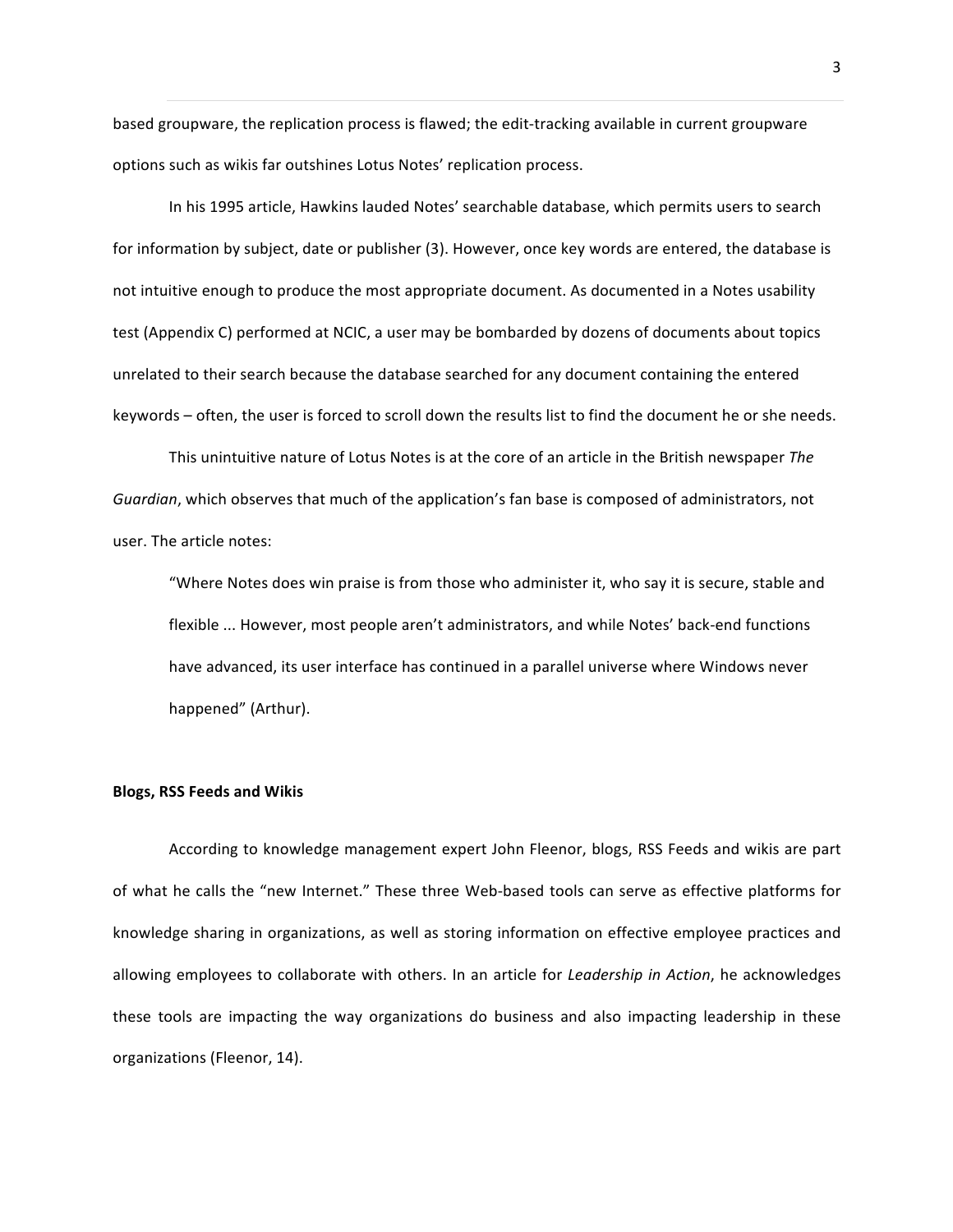According to Fleenor, RSS Feeds distribute content directly from the Internet. These feeds can be directed to a number of devices: mobile phones, pagers and computers (14). Jessica Levco, a writer for Ragan Communications, says RSS Feeds target only those people interested in receiving updates, and this allows companies to efficiently send organizational updates directly to those interested parties. However, organizations must aim for subscribers to opt-in to this information (Levco).

Fleenor notes that blogs, which he defines as unfiltered online journals, have been adopted at organizations to spread news of events, products and news from leadership (14). However, technology analyst Christopher Harris-Jones writes that while a blog is "a good method of distributing information...its value really ends there" (Harris-Jones, 21).

Among the literature about these "new Internet" tools, wikis are the stand out. Derived from "wikiwiki," the Hawaiian word for "quick," a wiki is a simple Web-based tool that generally allows any user to update Web pages within the application. Organizations that have moved to wikis watch their intranets blossom through staff-wide collaboration (Fleenor, 14). Wikis are frequently available through open-source software, meaning the tool is often free; as the need for certain design features or subscription services arise, an organization may face a nominal monthly or annual cost for its wiki (see Appendix D).

### **The Argument for a wiki**

A wiki's substantial ability to provide a secure and well-monitored intranet often falls victim to widespread pop-culture knowledge of the mother of all wikis, Wikipedia. This widely used online encyclopedia permits any viewer to contribute to its content. However, what many people don't know is that wikis themselves offer tools that control access by limiting the type of access users have (Harris-Jones, 21). In a January 2009 Intercom article by wiki consultant Stewart Mader, the open-edit format Wikipedia may lead employers and employees to initially dismiss the idea of a wiki: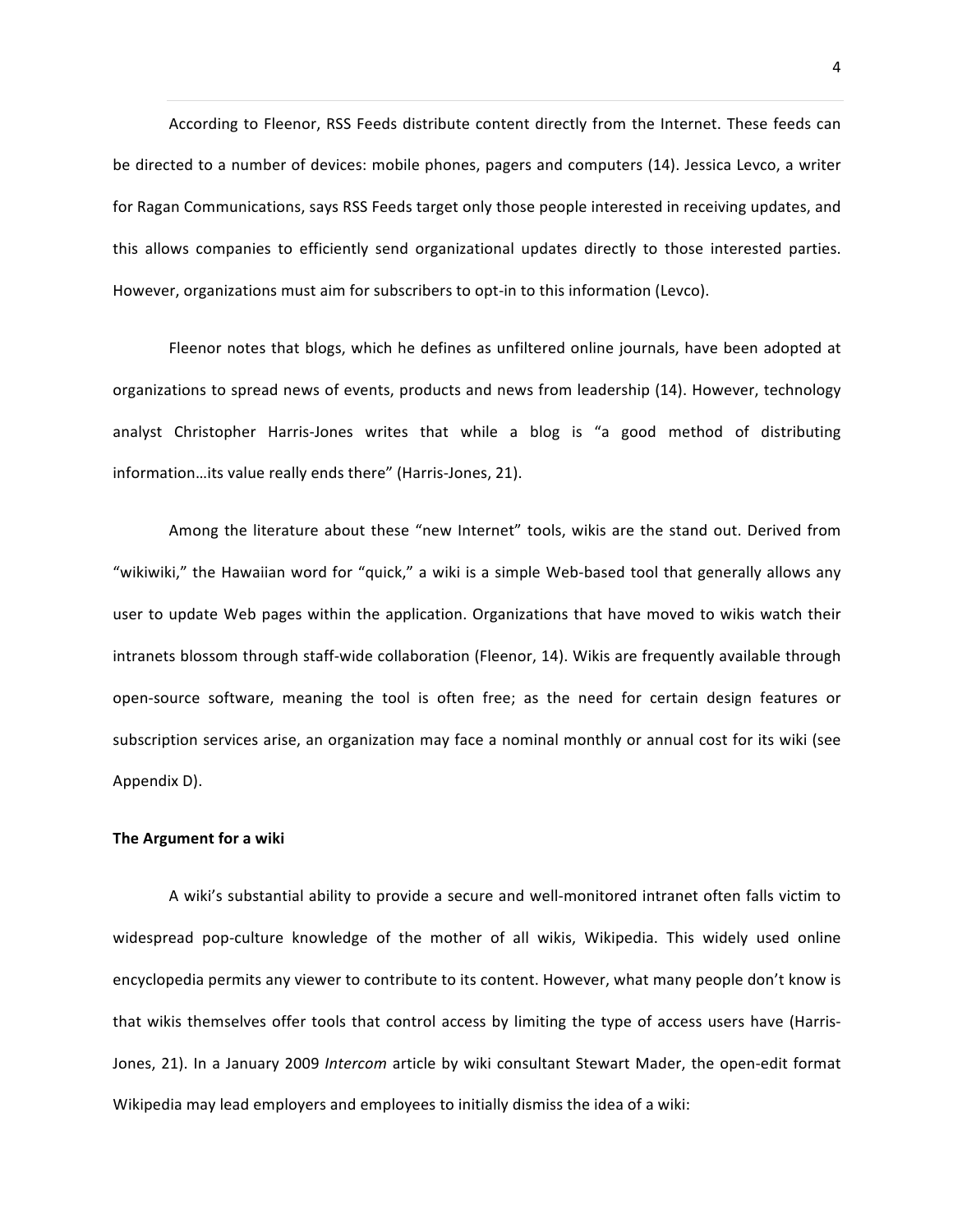"This can lead to employees becoming concerned about all wikis being a free-wheeling, potentially anarchic mess. People look at Wikipedia and think they don't want that inside their organization. But wiki use inside an organization and Wikipedia are two completely separate worlds" (Mader, 15).

Mader notes that wikis allow organizations to organize content appropriately: by department, project or team. Harris-Jones observes that wikis can be used "to create multiple workplaces with page hierarchies and page linking" and any user can contribute to the development of these pages; however, in a corporate setting, wikis offer the ability to "assign read-and-edit permissions" to the appropriate staff persons (Appendix G). Leadership can keep some content private, accessible to only certain staff members; other pages can be accessible to the organization as a whole. Because information is organized in one place, Mader says wikis are ideal for building documentation and reduce reliance on emails to share information.

"A team of people can use a wiki workspace to draft the content, make revisions, and produce a high-quality finished product that incorporates a wide range of input, with minimal e-mail and less time spent in lengthy meetings...people can simply subscribe to receive updates from the wiki via RSS or e-mail" (Mader, 15).

In addition, Mader notes that another advantage to managing content in a wiki is its portability: content can be exported into Microsoft Word or Adobe PDF files, allowing for printed documentation or e-mail attachments. As a Web-based application, a wiki is accessible wherever the Internet is available; that way, users with appropriate credentials can anywhere pull up information they need from a wiki intranet (15).

An article in the May 2007 issue of  $T+D$ , a publication of the American Society of Training and Development, discusses organizations that have successfully adopted wikis for internal communications.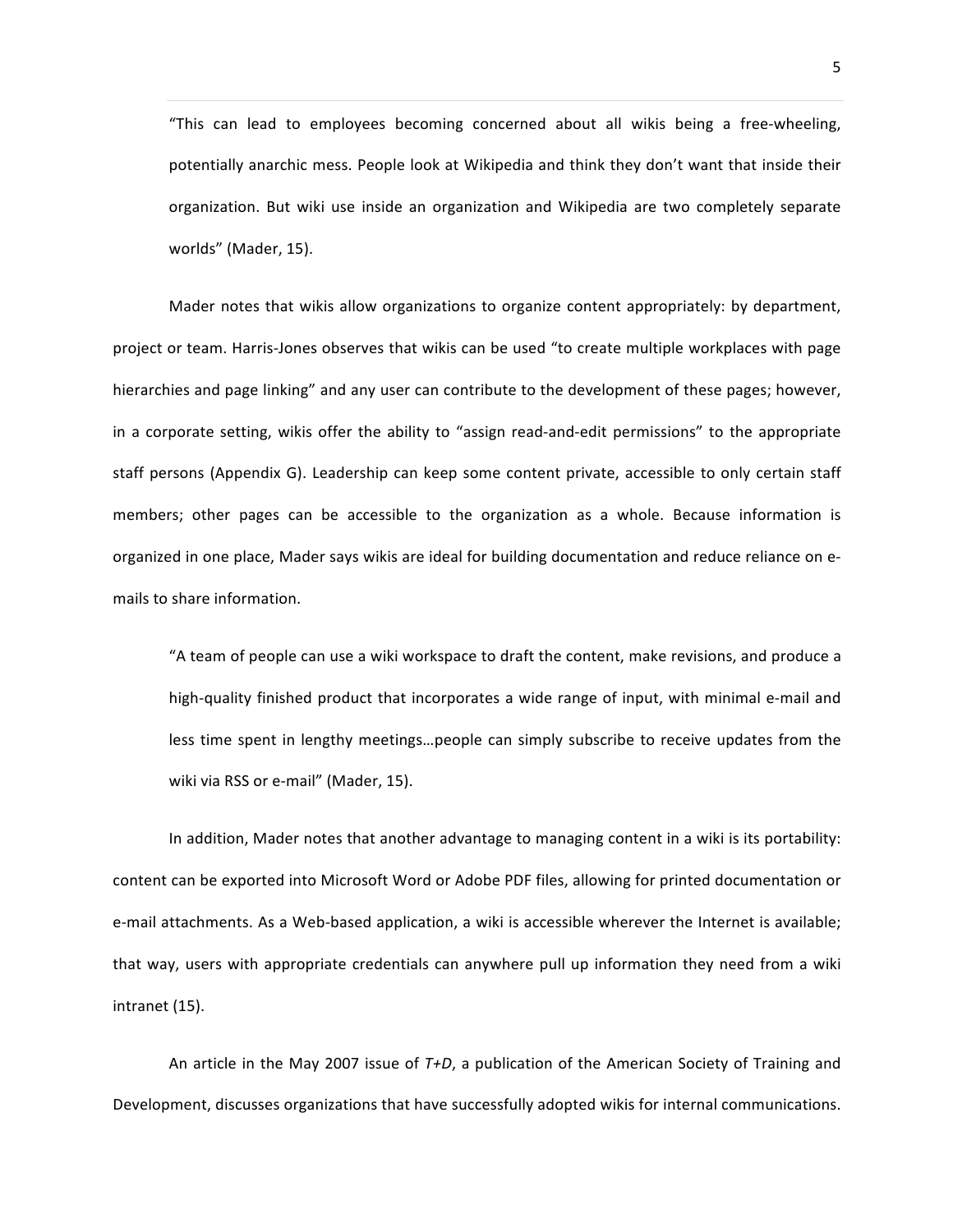These companies laud their wikis not only for the password-protected access and security, but also for its navigational tools and prompts that alert users to new document updates (Appendix F). A wiki functions in the background on MWA Bank's online "contact us" page; the wiki organizes a customer's information and request directly onto the employee intranet. The Defense Intelligence Agency uses an intranet called "Intellipedia"; Blackboard, an online software course management company, also uses a wiki for its intranet. Blackboard's Manager of Client Support, Jason Minkoff, is quoted saying the wiki is "searchable" and that it's "easy to create articles" on the tool. The article's author, Michael Laff, reports that Blackboard has consolidated all its internal communications in its wiki, where some of its documents are "read only" and "mistakes can be edited by experts as necessary" (30-31).

The consolidation of information is a time-saver, Laff points out, and this is one area in which not-for-profits benefit from wikis: using this tool, a not-for-profit can enter the answer to a commonly asked question and preserve it for the life of the wiki, rather than use manpower and resources to find an answer. He writes:

"The promise of the wiki is the ability to consult a single source for questions that seem to be asked repeatedly." (Laff, 31)

A March 2006 *Information and Technologies* analysis of wikis reports the tool was improved by yet another feature: Page History. This feature tracks previous versions of any given wiki page (Appendix E). That way, organizations can have a "safety net" that captures information previously contained in the document and its edits. The WikiTrail appears at the top and bottom of a document page, allowing users to easily access edits (Chawner and Lewis, 36-37). An *InfoWorld* article from 2004 points out that wiki's built-in lack of structure, which may be at first off-putting to some users, is actually a positive: the information housed in a wiki can be set up in any way that makes sense to the organization, without restriction. The wiki also allows for a news section, a community section in which employees can offer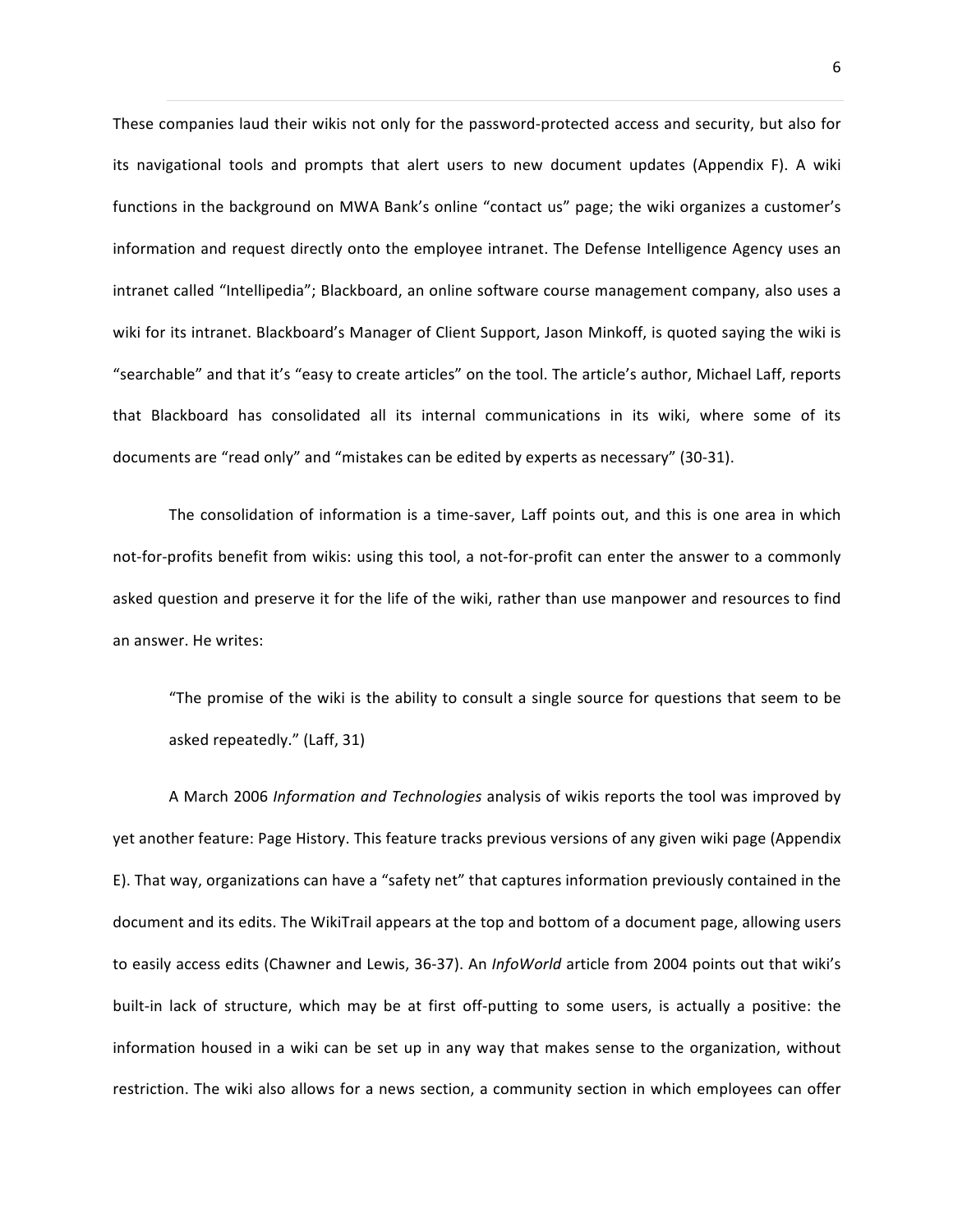and see feedback, an a monitoring tool that allows employees and administrators to track documents (Appendix I).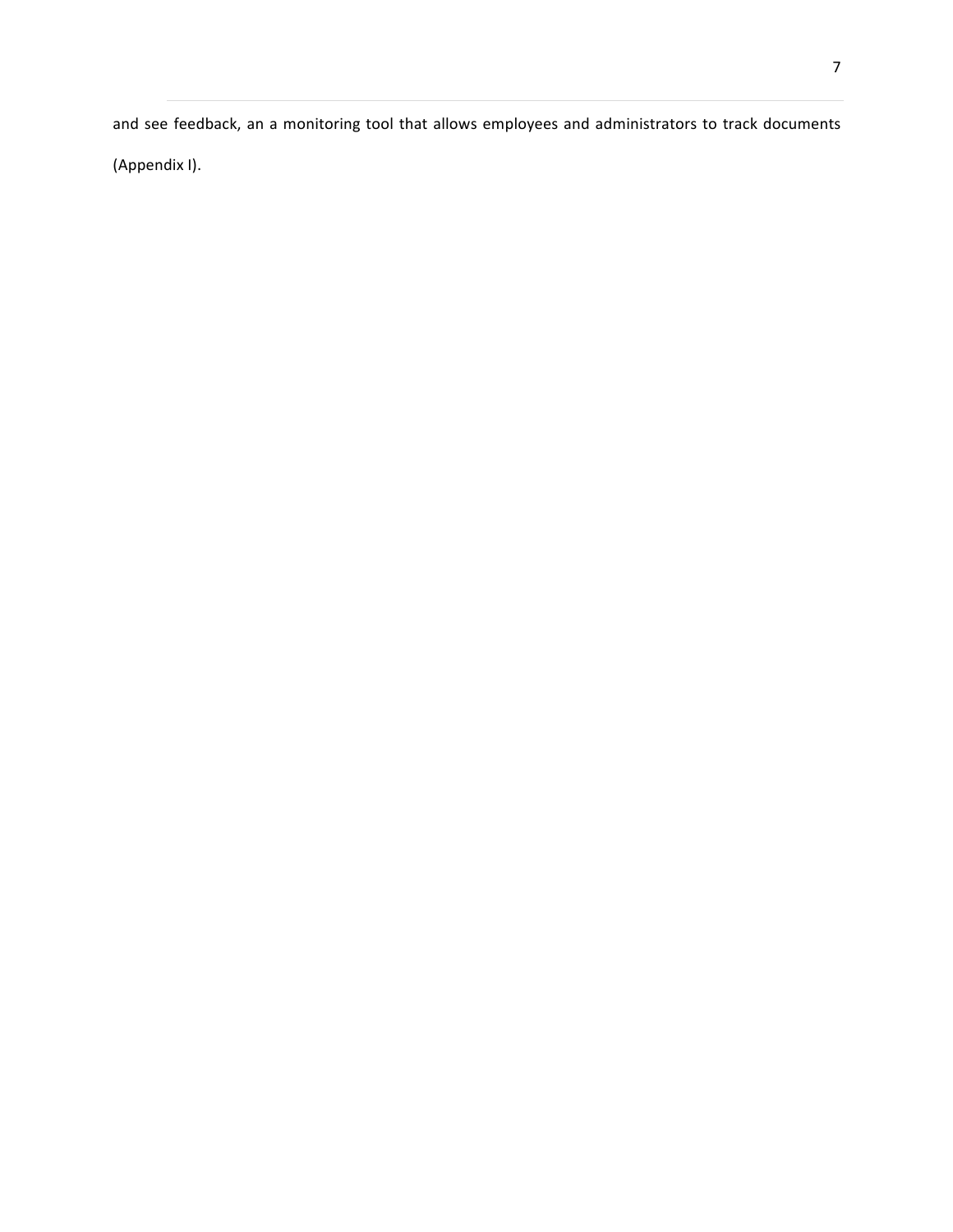### **Conclusion**

Rich Maggiani, a Society for Technical Communications fellow, wrote in the March 2010 *Intercom* that social media is useful for one-to-many communication, which is what many organizations try to achieve with their employees.

"Social media is immediate communication without borders. Social media is exponential and viral, allowing people to pass along messages to an ever-growing circle" (Maggiani, 33)

Maggiani notes that people use social media to communicate with coworkers in the very same building in which they work. He says they do so to eliminate the need for small talk, and because using a social media platform allows them to be "concise and succinct."

Considering expert testimony regarding the usefulness of social media  $-$  wikis in particular  $-$ NCIC would seem to benefit from at least test-running a wiki among members of the Information Team, leadership and a sample of staff members. A wiki's ability to automatically update employees via e-mail or RSS Feed when document content is changed would free up time the Information Team and leadership currently spend alerting employees to important changes in the Lotus Notes procedures database; this time could be spent managing the actual content of procedures, making them more userfriendly, concise and accurate. These goals can be obtained by using a wiki's hierarchical structure, system of page linking and edit trail (for an example of a page link, see Appendix H).

Experts quoted within these pages acknowledge it is important to maintain procedures and other relevant content on a hard drive after adoption of a Web-based intranet. Companies that have deployed social media-based intranets likely still maintain their content on a client-side server like Lotus Notes offers. Were a Web-based intranet adopted as a supplement or replacement to the Lotus Notes procedure database, Lotus Notes could still be used for its e-mail and calendaring features. That way,